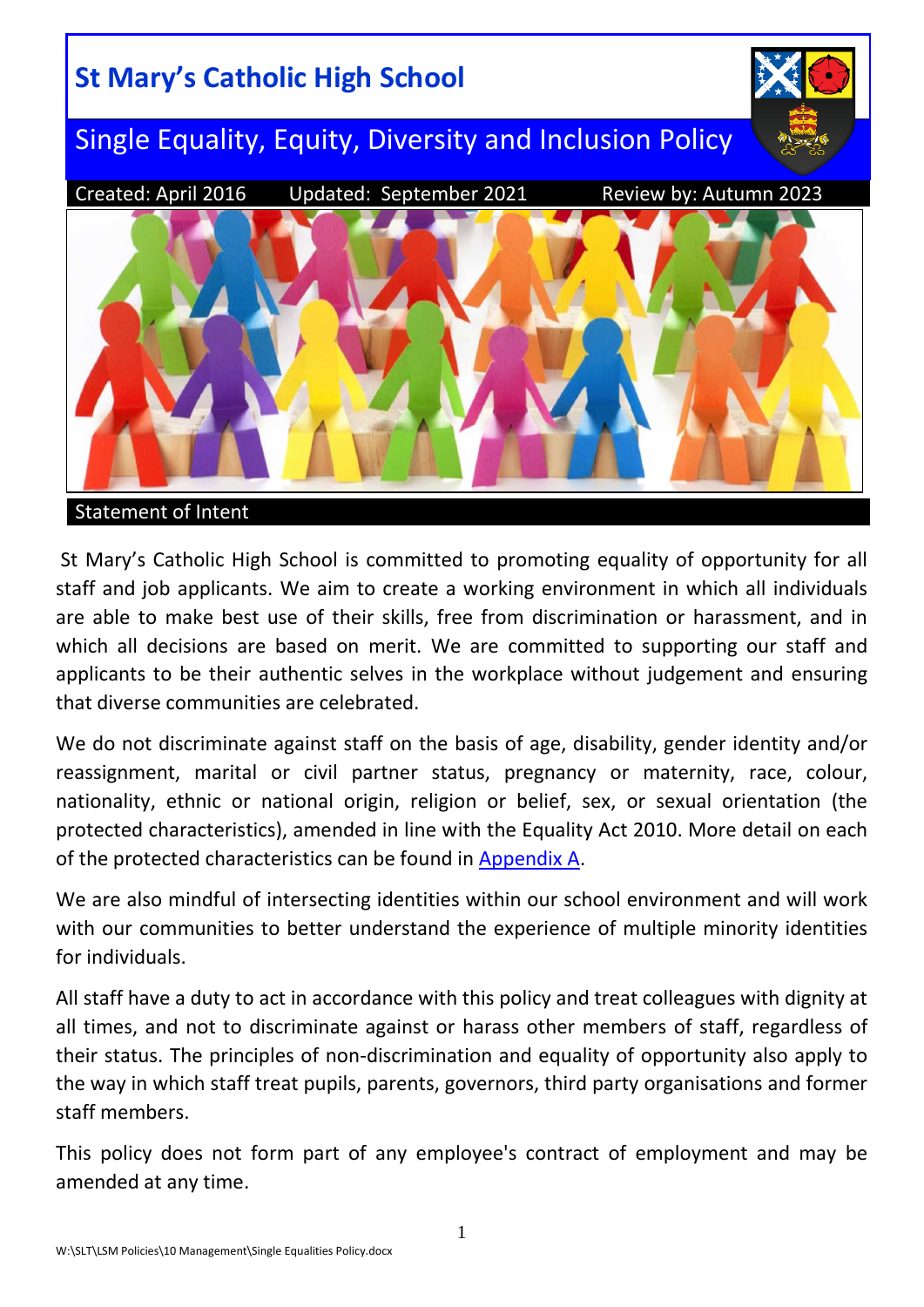This policy covers all individuals working at all levels and grades, including members of the SLT, teachers, TAs, learning mentors, support staff, trainees, home workers, part-time and fixed-term employees, volunteers, interns, casual workers, and agency staff (collectively referred to as 'staff' in this policy).

## **Legal framework**

This policy has due regard to all relevant legislation and statutory guidance including, but not limited to, the following:

- Human Rights Act 1998
- Equality Act 2010
- The UK General Data Protection Regulation (UK GDPR)
- Data Protection Act 2018
- Protection from Harassment Act 1997

This policy operates in conjunction with the following school policies:

- Grievance Policy
- Disciplinary Policy and Procedure
- Flexible Working Policy
- **•** Teacher Appraisal Policy
- Support Staff Performance Management Policy

## **Public Sector Equality Duty (PSED)**

- PSED requires public bodies to have due regard to the need to:
- Eliminate unlawful discrimination, harassment and victimisation and other conduct prohibited by the Equality Act.
- Advance equality of opportunity between people who share a protected characteristic and people who do not share it.
- Foster good relations between people who share a protected characteristic and people who do not.

## **Principles underlying this policy**

- In accordance with this policy, the school commits to:
- Creating a working environment free of bullying, harassment, victimisation and unlawful discrimination, where individual differences and the contributions of all staff are recognised and valued.
- Promoting dignity and respect for all.
- Training managers and all other employees about their rights and responsibilities under this policy.

This policy applies to all aspects of the school's relationship with staff and to relations between staff members at all levels. This includes job advertisements, recruitment and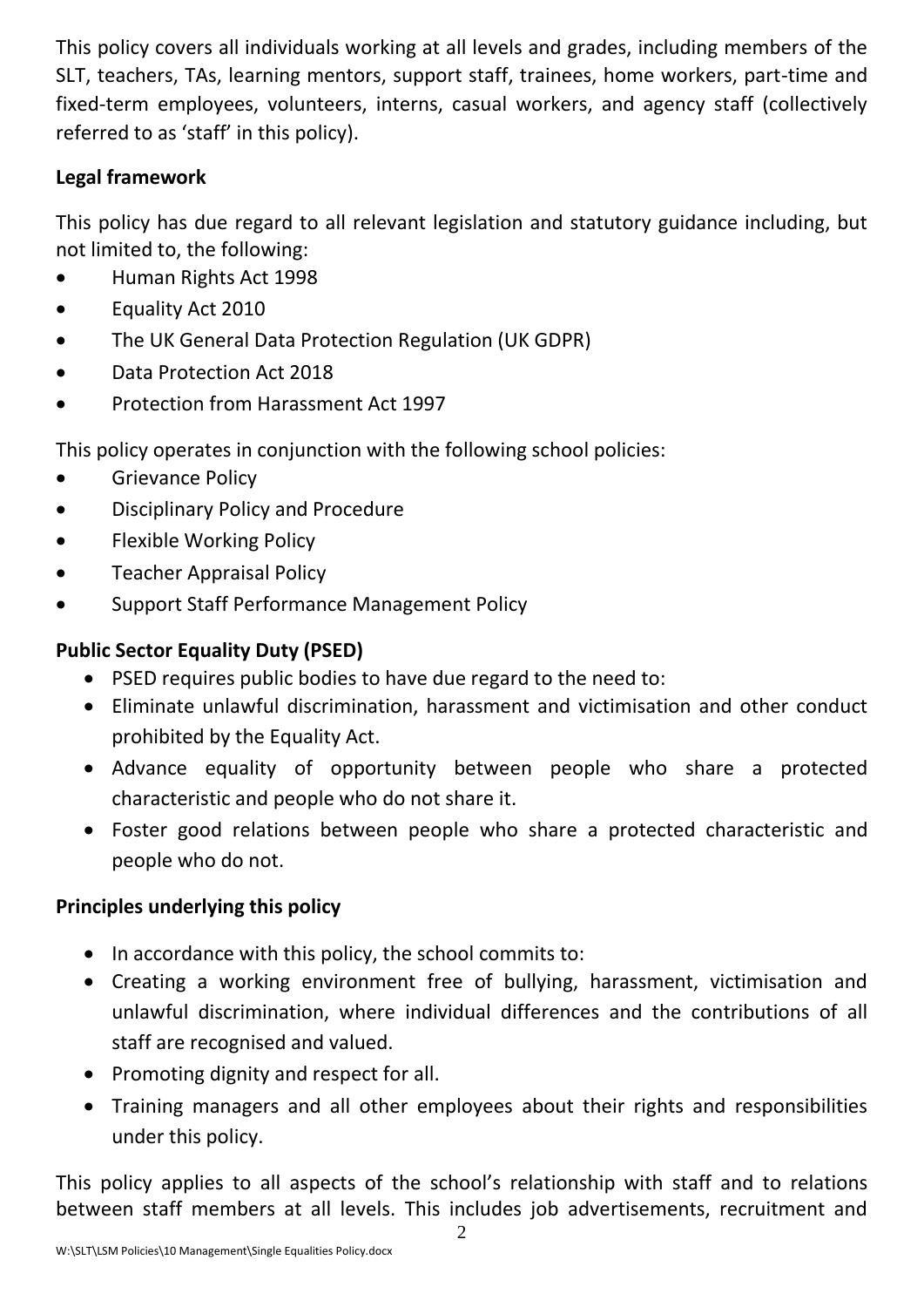selection, training and development, opportunities for promotion, conditions of service, pay and benefits, conduct at work, disciplinary and grievance procedures, and termination of employment.

Instances of bullying, harassment, victimisation and unlawful discrimination will be dealt with as misconduct, in line with the school's Grievance Policy and/or Disciplinary Policy and Procedure, and appropriate action will be taken. Particularly serious complaints could amount to gross misconduct and lead to dismissal without notice.

Sexual harassment may amount to both an employment rights matter and a criminal matter, such as in sexual assault allegations. Harassment under the Protection from Harassment Act 1997 – which is not limited to circumstances where harassment relates to a protected characteristic – is a criminal offence.

## **Roles and responsibilities**

The governing body is responsible for:

- The effective operation of this policy.
- Ensuring compliance with discrimination law.
- Monitoring the composition of the workforce regarding information such as age, sex, ethnic background, sexual orientation, religion or belief, and disability.
- Monitoring how the composition of the workforce encourages equality, equity, diversity and inclusion, and meets the aims and commitments set out in this policy.
- Assessing how this policy, and any supporting action plans, are working in practice, reviewing them annually, and considering and taking action to address any issues.

The SLT is responsible for:

- Setting an appropriate standard of behaviour and leading by example.
- Ensuring that those they manage adhere to this policy and promote the school's aims and objectives with regard to equal opportunities.
- Taking appropriate steps to accommodate the requirements of different religions, cultures, and domestic responsibilities, in line with the school's Flexible Working Policy.
- Making opportunities for training, development and progress available to all staff.
- Ensuring staff are helped and encouraged to develop their full potential, so their talents and resources can be fully utilised to maximise the efficiency of the organisation.
- Making staff progression decisions based on merit (apart from in any necessary and limited exemptions and exceptions allowed under the Equality Act 2010).
- Reviewing employment practices and procedures where necessary to ensure fairness.
- Updating employment practices and procedures, and this policy, to take account of changes in the law.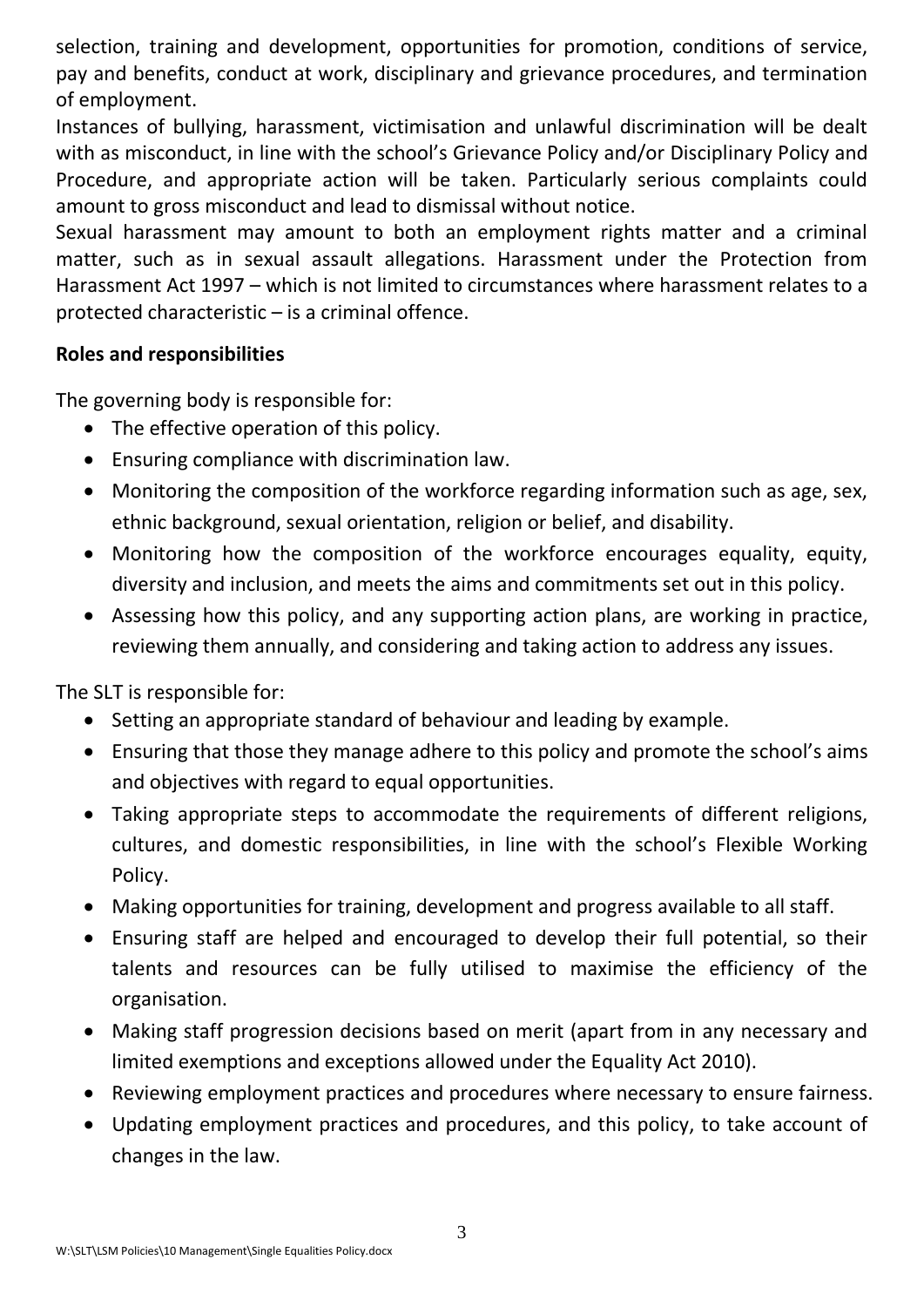The Headteacher is responsible for:

- The day-to-day operational responsibility of this policy.
- Reviewing this policy regularly.
- Organising equal opportunities training, including for those involved in management and recruitment.
- Answering questions about the content or application of this policy.

Line managers are responsible for:

 Participating in appropriate training on equal opportunities awareness and equal opportunities recruitment and selection good practice.

All staff are responsible for:

- Conducting themselves to help the school provide equal opportunities in employment, and prevent bullying, harassment, victimisation and unlawful discrimination.
- Understanding that they, as well as their employer, can be held liable for acts of bullying, harassment, victimisation and unlawful discrimination, in the course of their employment, against their colleagues, customers, suppliers, visitors and the public.
- Taking seriously complaints of bullying, harassment, victimisation and unlawful discrimination by their colleagues, customers, suppliers, visitors, the public and any others in the course of the school's work activities.

# **Forms of discrimination**

Discrimination by or against an employee is generally prohibited unless there is a specific legal exemption. Discrimination may be direct or indirect and it may occur intentionally or unintentionally.

**Direct discrimination** occurs where someone is treated less favourably because of one or more of the protected characteristics outlined in [Appendix A.](#page-6-0) For example, rejecting an applicant on the grounds of their race because they would not "fit in" would be direct discrimination.

**Indirect discrimination** occurs where someone is disadvantaged by an unjustified provision, criterion or practice that also puts other people with the same protected characteristic at a particular disadvantage. For example, a requirement to work full time puts women at a particular disadvantage because they generally have greater childcare commitments than men. Such a requirement will need to be objectively justified.

**Harassment** related to any of the protected characteristics is prohibited. Harassment is unwanted conduct that has the purpose or effect of violating someone's dignity, or creating an intimidating, hostile, degrading, humiliating or offensive environment for them.

**Victimisation** is also prohibited. This is less favourable treatment of someone who has complained or given information about discrimination or harassment, or supported someone else's complaint.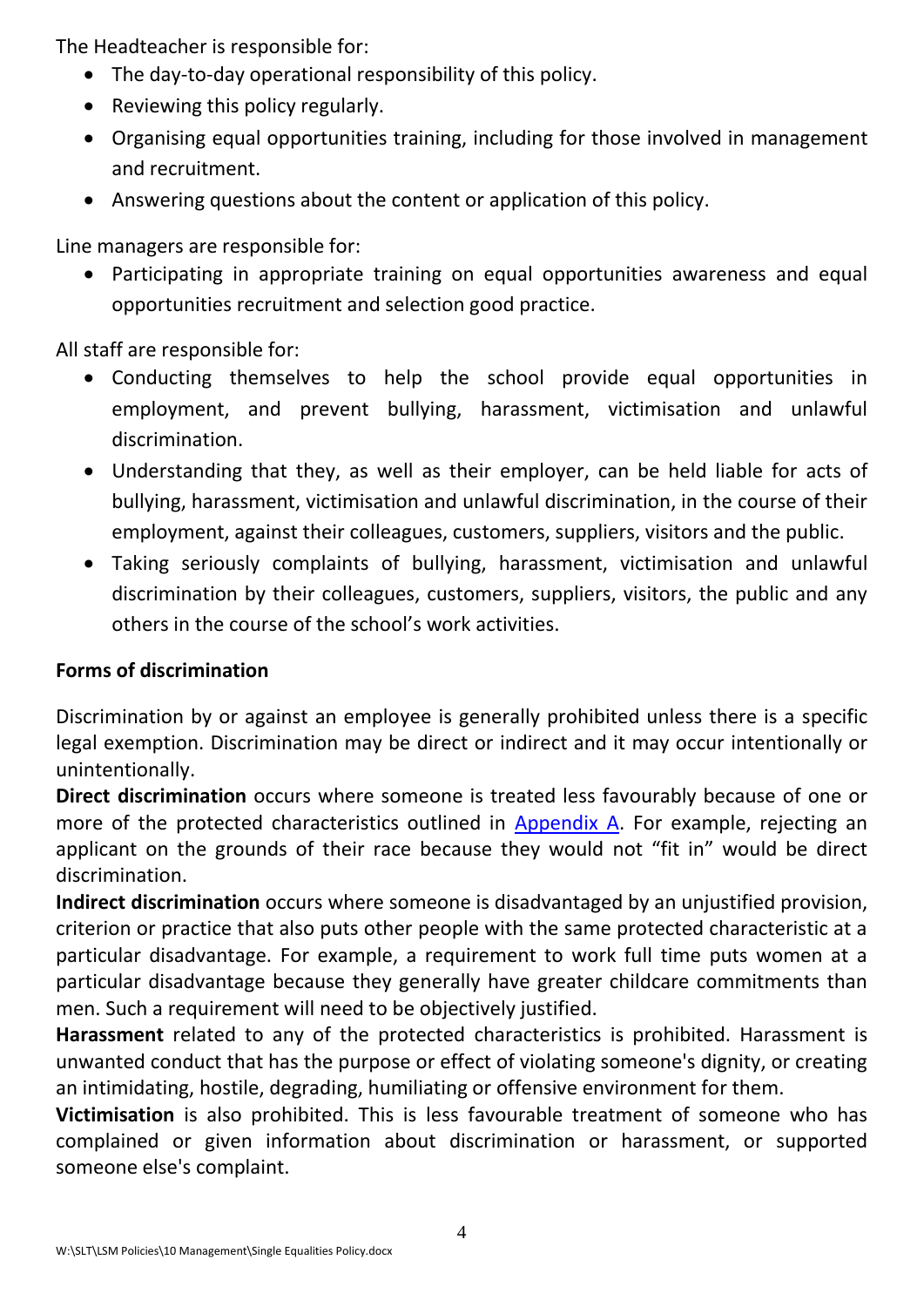## **Recruitment and selection**

The school will aim to ensure that no job applicant suffers discrimination because of any of the protected characteristics. The school's recruitment procedures will be reviewed regularly to ensure that individuals are treated on the basis of their relevant merits and abilities. Job selection criteria will be regularly reviewed to ensure that it is relevant to the job and not disproportionate. The shortlisting of applicants will be done by more than one person wherever possible.

Job advertisements will avoid stereotyping or using wording that may discourage groups with a particular protected characteristic from applying. The school will take steps to ensure that vacancies are advertised to a diverse labour market.

Applicants will not be asked about health or disability before a job offer is made. There are limited exceptions which will only be used with the head of HR's approval, such as:

- Questions necessary to establish if an applicant can perform an intrinsic part of the job (subject to any reasonable adjustments).
- Questions to establish if an applicant is fit to attend an assessment or any reasonable adjustments that may be needed at interview or assessment.
- Positive action to recruit disabled persons.
- Equal opportunities monitoring (which will not form part of the decision-making process).

The school is required by law to ensure that all staff are entitled to work in the UK. Assumptions about immigration status will not be made based on appearance or apparent nationality. All prospective employees, regardless of nationality, will be expected to produce original documents, e.g. a passport, before employment starts, to satisfy current immigration legislation. The list of acceptable documents is available from the UK Border Agency.

To ensure that this policy is operating effectively, and to identify groups that may be underrepresented or disadvantaged in our organisation, the school will monitor applicants' ethnicity, gender, disability, sexual orientation, religion and age as part of the recruitment procedure. Provision of this information will be voluntary and will not adversely affect an applicant's chances of recruitment or any other decision related to their employment. The information will be removed from applications before the shortlisting process, and will be kept in an anonymised format solely for the purposes stated in this policy. Analysing this data helps the school take appropriate steps to avoid discrimination and improve equality and diversity.

# **Staff training and promotion and conditions of service**

Staff training needs and associated development opportunities will be identified through regular staff appraisals, in line with the school's Teacher Appraisal Policy and Support Staff Performance Management Policy. All staff will be given appropriate access to training to enable them to progress within the organisation and all promotion decisions will be made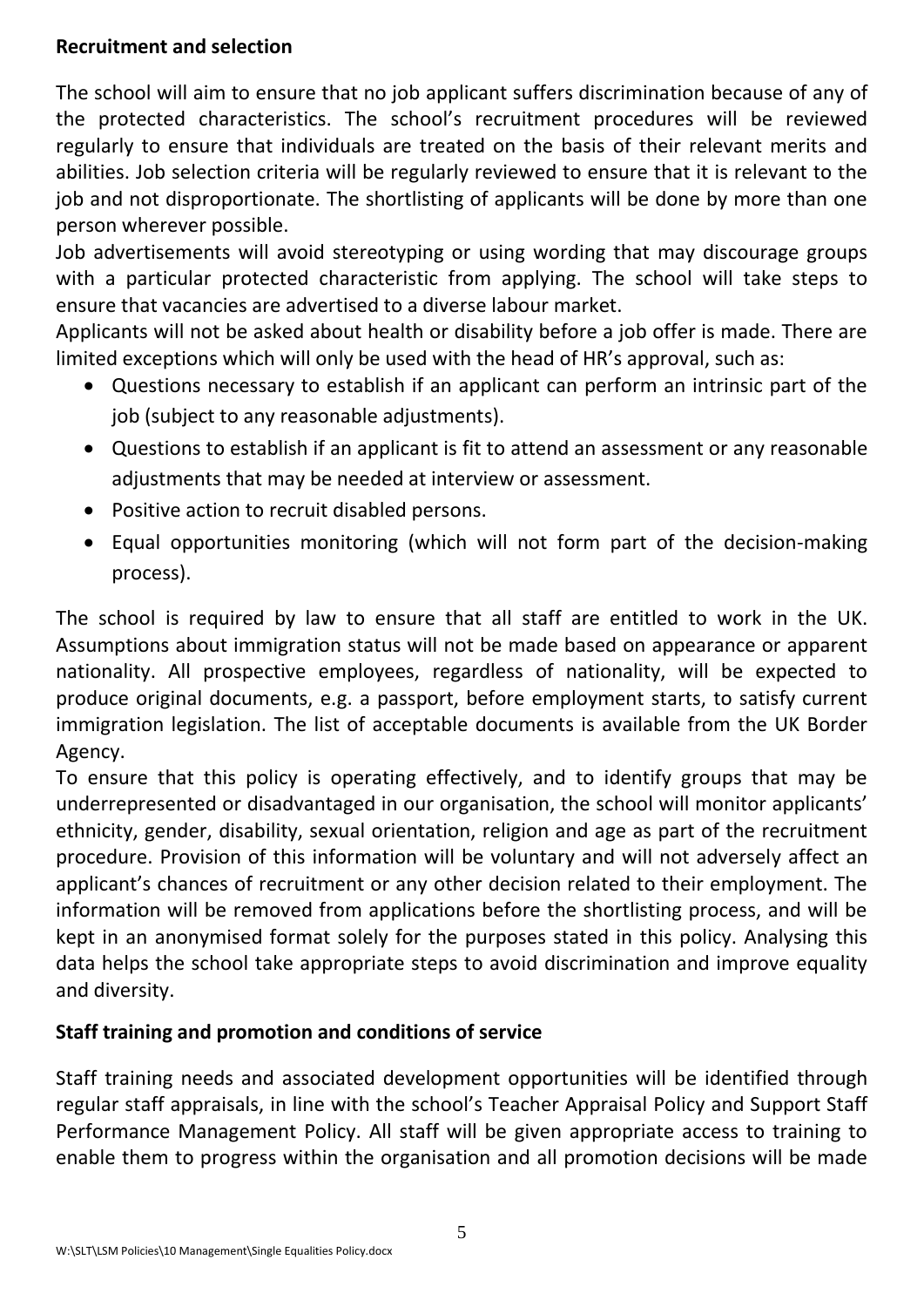based on merit. The school will adopt good practice in terms of data collection and use this data to monitor and measure the attraction, recruitment, retention and progression of staff. Workforce composition and promotions will be regularly monitored to ensure equality of opportunity at all levels of the organisation. Where appropriate, steps will be taken to identify and remove unjustified barriers and to meet the needs of disadvantaged or underrepresented groups.

The school's conditions of service, benefits and facilities are reviewed regularly to ensure that they equal opportunities for all.

## **Termination of employment**

The school will ensure that redundancy criteria and procedures are fair and objective and are not directly or indirectly discriminatory.

The school will also ensure that disciplinary procedures and penalties are applied without discrimination, whether they result in disciplinary warnings, dismissal or other disciplinary action, in line with the school's Disciplinary Policy and Procedure.

## **Disability discrimination**

The school encourages staff who are disabled or become disabled to inform the headteacher or their line manager about their condition so that the school can support them as appropriate.

Staff experiencing difficulties at work because of their disability (physical or otherwise) may wish to contact their line manager or the head of HR to discuss any reasonable adjustments that would help overcome or minimise the difficulty. Their line manager or the head of HR may wish to consult with the staff member and a medical adviser about possible adjustments.

The governing board will monitor the physical environment of the school premises to consider whether certain features place physically disabled staff, job applicants, service users, or other stakeholders at a substantial disadvantage compared to others. Where reasonable, the school will take steps to improve access for disabled staff and service users.

#### **Part-time, zero hours, and fixed-term employees and agency workers**

The school monitors the conditions of service of part-time employees and their progression to ensure that they are being offered appropriate access to benefits and training and promotion opportunities. The school will ensure requests to alter working hours are dealt with appropriately under the Flexible Working Policy.

The school monitors its use of zero hours and fixed-term employees and agency workers, and their conditions of service, to ensure that they are being offered appropriate access to benefits, training, promotion and permanent employment opportunities. The school will, where relevant, monitor their progress to ensure that they are accessing permanent vacancies.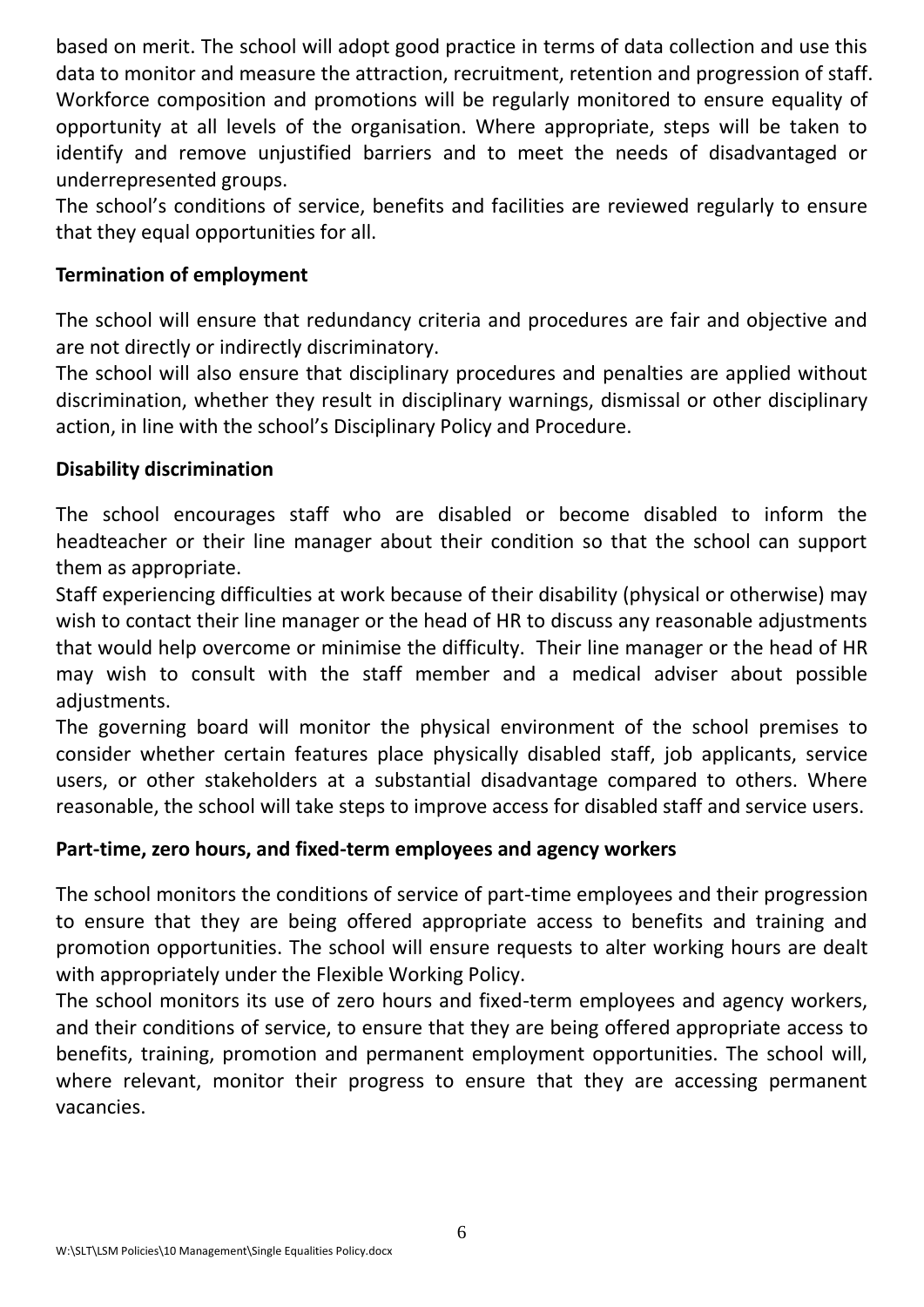#### **Breaches of this policy**

If a member of staff believes that they may have been discriminated against, they are encouraged to raise the matter through the school's Grievance Policy. If they believe that they may have been subject to harassment, they are encouraged to raise the matter with their line manager and/or the head of HR.

Allegations regarding potential breaches of this policy will be treated in confidence and investigated in accordance with the relevant procedure. Staff who make such allegations in good faith will not be victimised or treated less favourably as a result. False allegations which are found to have been made in bad faith will, however, be dealt with under our Disciplinary Policy and Procedure.

<span id="page-6-0"></span>Any member of staff who is found to have committed an act of discrimination or harassment will be subject to disciplinary action. Such behaviour may constitute gross misconduct and, as such, may result in summary dismissal. The school takes a strict approach to serious breaches of this policy.